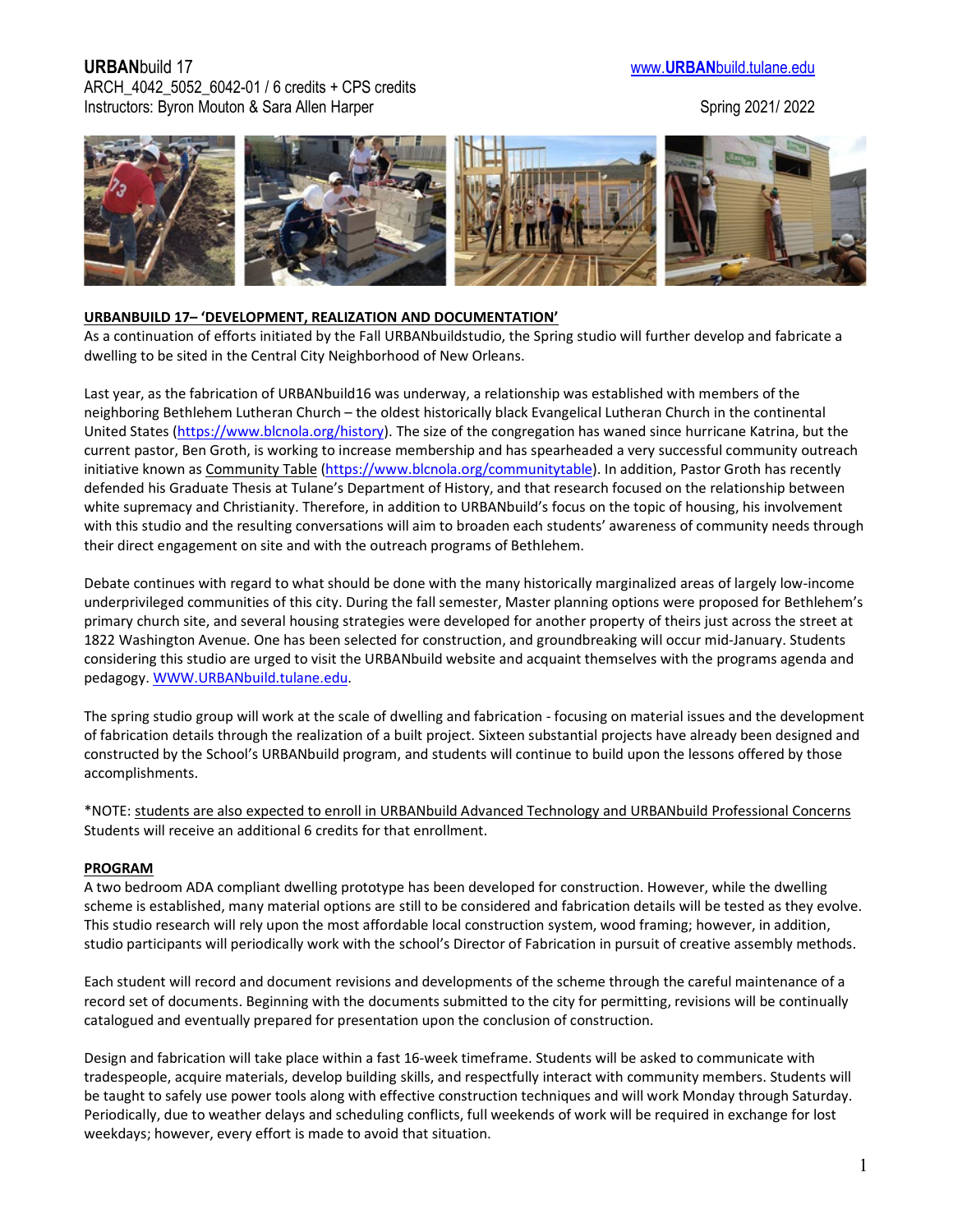## **OBJECTIVES**

This platform studio will require each student to demonstrate a range of abilities, and an awareness of important issues and knowledge. This semester's topic of research will allow the studio participants to address and solve problems of coordination and construction at varying scales.

Quality of craft and care in execution will be emphasized throughout the course. In addition, Students will not only learn how to construct a home. They will also develop skills of diplomacy through working closely and intensely with colleagues and peers. Students are expected to respectfully hold each other accountable through the definition and pursuit of team goals.

### **RECORD DOCUMENTS**

Each student shall maintain a set of record documents throughout the semester. Record documents are often maintained throughout the course of any construction project so that changes in detail or design strategy are documented for future reference.

This semester's construction project will be documented in effort to present all levels of project revision and development at both the 'larger scale' of design development and the 'smaller scale' of detail and material development.

These efforts are to be coordinated with the photographic documentation required by the associated coursework of APFC 4310 and ATCS 6320. A presentation of documents will be organized upon the completion of construction

### **STUDIO CULTURE**

The Tulane School of Architecture fully supports the studio-based model as central to the curriculum for architectural education and relies on the studio to provide and promote a healthy environment for creative and engaged learning. The design studio is an open environment for the fostering of creativity and engagement in the design process, promoting exploration, innovation and intellectual advancement, and supporting a culture of critical inquiry, collaboration, community engagement, and stewardship among students, faculty and administration. For further details, refer to the TuSA Student Handbook posted at: <https://architecture.tulane.edu/student-life/materials-policies>

The TuSA faculty strongly suggested that you get into the habit of working in the studio beyond class hours. Experience has shown that students who work in studio on a regular basis have a greater degree of success in the course because of the opportunity to discuss, clarify, and exchange ideas and methods with colleagues. A strong studio culture begins with the presence of students in the studio.

### **MEETING TIME**

8:00 am Monday through Saturday. The length of workdays will vary and end by sunset. Work on selected Sundays may sometimes be required – typically due to weather delays. Weekly goals will be established, but flexibility will need to be maintained due to delays caused by weather, late material deliveries, or similar events. Students should expect to work during a portion of Spring Break if the construction schedule is not maintained.

The work will be demanding at times, but it is critical that students work carefully. It is expected that all work be conducted with safety as a priority. When faced with the option of getting something done fast rather than safely, it is required that students choose to take their time and ask for assistance or guidance.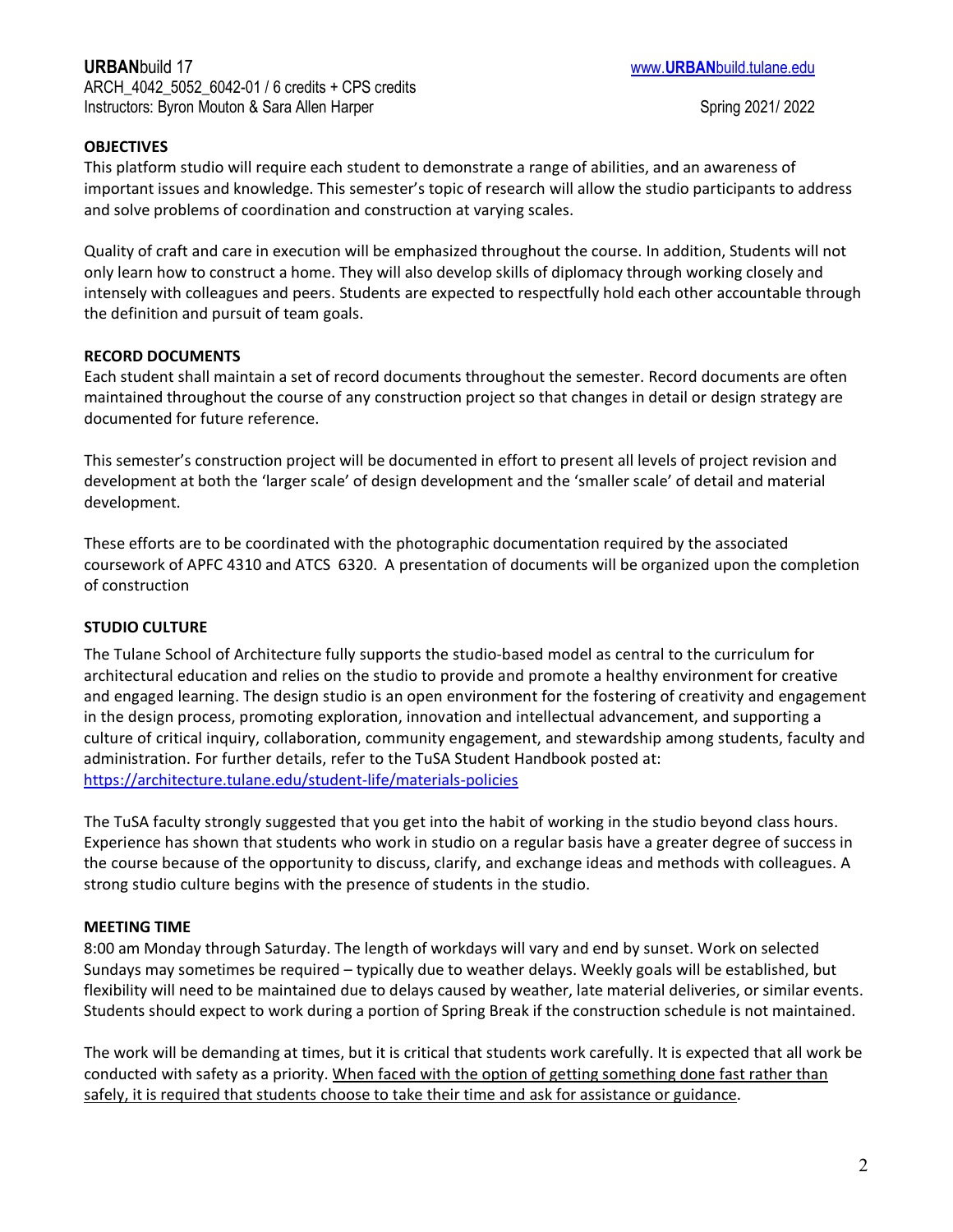## **COURSE STRUCTURE**

The scheduling and execution of multiple phases of construction will be pursued throughout the semester and critical benchmarks will be established in effort to maintain that schedule. The schedule will require periodic updating and revision; however, the completion date of early May will be maintained.

Construction requirements will build throughout the semester so that each stage of development will be an extension, and sometimes a revision of previous achievements. Only in this way can the desired levels of detail and resolution be achieved by the end of the course. Students will be responsible for all previous sets of requirements at each subsequent stage. All work will be the product of team efforts, but individual efforts will be recognized through qualities of leadership, collaboration and the initiation of 'problem solving' efforts.

The beginning of the work day, the scheduling of lunch breaks and the conclusion of each work day are to be respected by every 'full time' course participant. Work days may sometimes extend beyond the scheduled hours. Absence for medical reasons or family emergencies should be requested as soon after the event as possible and in advance of project deadlines, and should be supported by proper documentation. It is occasionally necessary to change deadlines and specific requirements. Such changes will be made with as much notice as possible, but may occasionally be made at short notice to ensure the productive continuity of the program. Students should stay in touch with each other to be aware of any such changes.

### **SAFETY**

In effort to maintain a safe work setting, the construction site is to always be kept as clear as possible. Tools are to be cared for and maintained with the highest level of quality possible; the 'onsite' storage container is to be kept as clear and organized as possible. Instructors will direct the maintenance of site and equipment.

Proper protective footwear is to be worn at all times on site, eye protection is to be worn when operating dangerous equipment or performing dangerous tasks. Students are to wear protective hard hats at all times on site. Students should always be aware of their surroundings and the activities of others. Do not hesitate to offer assistance or ask for assistance when needed!

Unless a supervised event is coordinated by course instructors, no alcoholic beverages are allowed on site. Standard university policies of acceptable behavior are to be respected. Unsafe or unprofessional behavior will not be tolerated and may lead to immediate course expulsion.

### **ATTENDANCE**

.

Students are expected to work in studio during designated studio hours. Unexcused absences from regular working days in studio will adversely affect the student's final grade, regardless of other course requirements completed and grades earned. An unexcused absence from a scheduled pin-up or review is especially serious and will have an appropriately adverse effect on the final grade. Please email instructor prior to class if you know that you will be late to or absent from class Three unexcused absences will reduce the final grade by one full letter grade. Five unexcused absences will lead to WF grade. *A meeting with the TuSA Director of Student Affairs will be required after TWO unexcused absences.* For further details, refer to the academic policies on Tulane School of Architecture website at:<https://architecture.tulane.edu/student-life/materials-policies>

### **REVIEWS**

Structured participation will be required in all major design reviews. You will be called upon to critique the work of your peers as well as to present your own designs. You will also be expected to recall with insight all of the critical comments made during each review. This interaction will form a part of the semester's grade.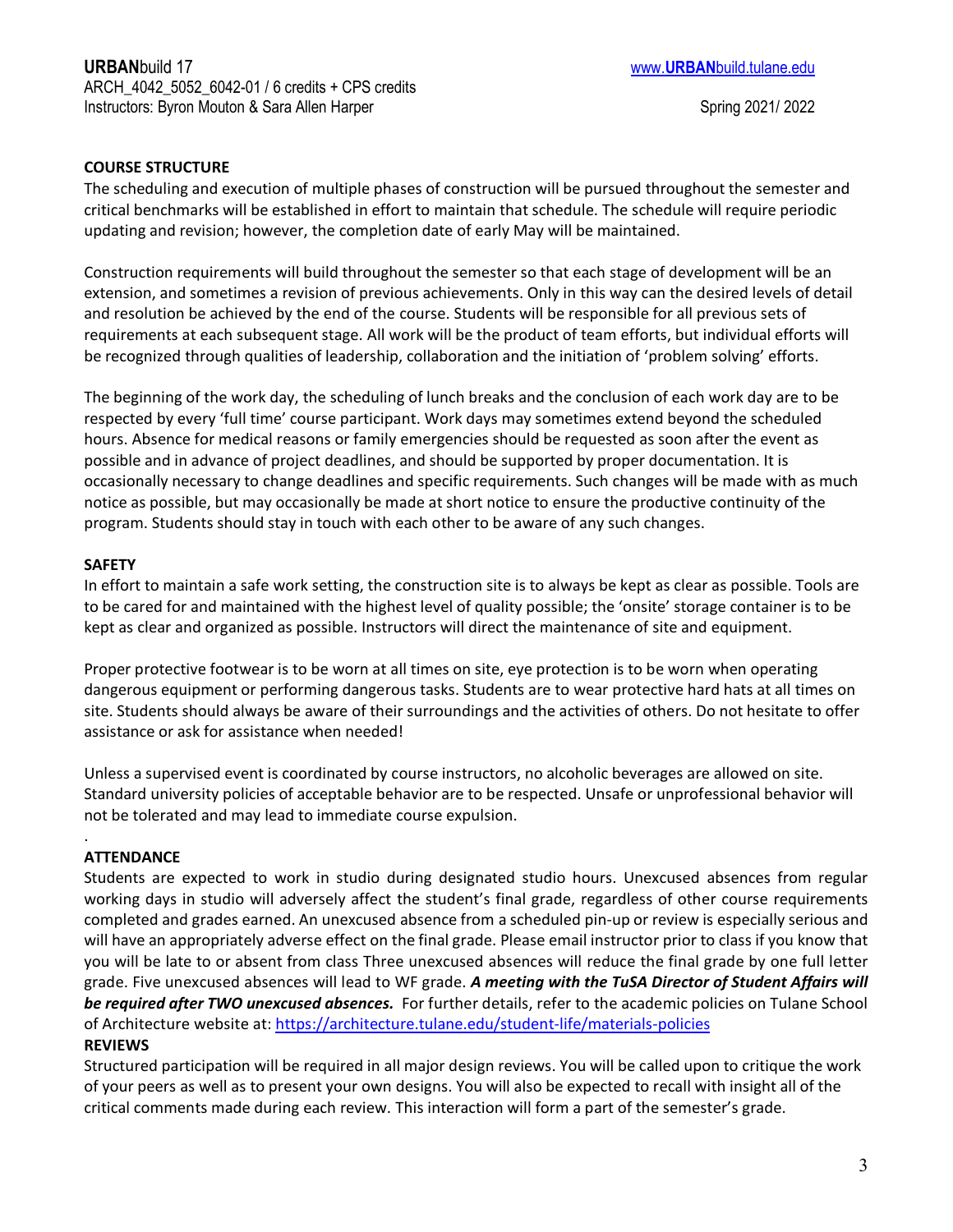# **URBAN**build 17 www.**URBAN**[build.tulane.edu](http://www.urbanbuild.tulane.edu/) ARCH\_4042\_5052\_6042-01 / 6 credits + CPS credits Instructors: Byron Mouton & Sara Allen Harper Spring 2021/ 2022

## **PRESENTATION**

At this point in the curriculum it is vital that you be able to communicate your proposals and ideas thoroughly and persuasively. The conventions of architectural drawing and modeling will be reviewed, required, and evaluated during the semester. Presentations must be complete at each review and a final portfolio entry representing the semester's work will be required.

### **EVALUATION CRITERIA**

This studio will require each student to demonstrate a range of abilities, and understandings, as well as an awareness of important issues. Assignments will be evaluated on the student's success in fulfilling the general objectives of the Studio, the specific objectives of the assignment, and mandatory requirements. Students should note that meeting the letter of the assignment's objectives adequately will not necessarily result in more than a passing grade. While functional, technical and anthropometrical aspects of design projects are subject to empirical assessment, qualitative assessment of design work is subject to the judgment of the Instructor, according to professional and disciplinary standards. A creative and insightful response to the assignment documented and presented with high quality, will receive a correspondingly higher grade. Perceptual acuity, conceptual refinement, intellectual rigor, and critical judgment will be expected in each student's work; aesthetic and theoretical sophistication are expected to increase over time. Throughout the Studio, there will be an emphasis on consistently advancing the quality and clarity of drawings and models as both tools of exploration and of presentation.

A construction schedule will be maintained throughout the course of construction. The presentation date of record documents and photographic documentation is to determined at a later date.

### **DOCUMENTATION AND SUBMISSION OF WORK**

All students are required to submit a digital record of their work according to specifications that will be outlined during the course of the semester. Grades will not be issued until documentation is received. Presenting your work on your desk for the Studio Walkthrough at the end of each semester is considered part of your studio coursework.

## **REMOTE INSTRUCTION EXPECTATIONS**

It is expected that students will log in to the class multiple times each week and attend all live online Zoom sessions. If technology or scheduling problems prevent a student from attending, notify the instructor and your TA immediately. Contact the Tulane Helpdesk for technical issues at 504-862-8888. Failure to attend discussion sessions may result in an unexcused absence or reduced participation credit.

### **REMOTE INSTRUCTION ETIQUETTE**

Of course, due to the nature of URBANbuild, students are mostly on site, but in the event of necessary in class participation:

- Microphones should be turned on mute, unless asking a question or in discussion.
- Chat will be public comments only.
- Zoom username is your name on the course registration
- To ask a question use chat or "Raise Hand" in Zoom
- Include citation if referring to a specific point in the reading.
- Don't repeat someone else's post without adding to it
- Avoid using the "reactions" feature in Zoom
- Cell phones and other distracting, unnecessary electronic devices may not be used during class time. If you have an emergency situation and need to keep your phone on, please pre-arrange this with the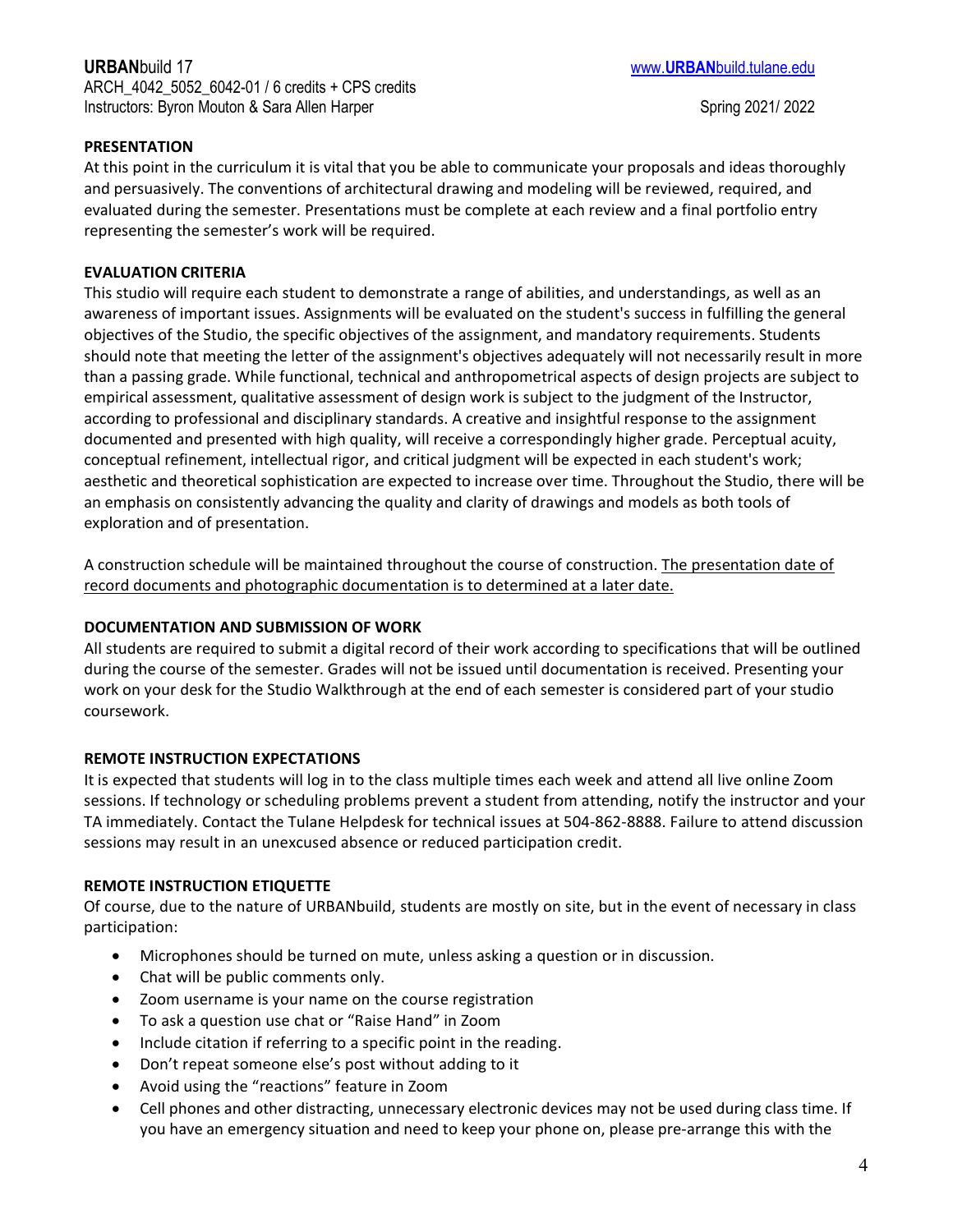instructor before the class begins.

- Be prepared for class with the proper books and materials. Please join synchronous sessions on time and ready to work.
- Be respectful to your fellow students and faculty in your words, actions, and deeds. Disrespect or harassment of any student or Tulane University employee, whether on or off-campus, will not be tolerated.
- Remain open-minded and welcoming of interaction with people who may have different viewpoints or cultural backgrounds.
- When working remotely for a course, expect to work hard. Programs will require students to complete asynchronous work.
- Assignments are expected to be completed on time.

### **COMMUNICATION**

The Tulane e-mail system is an essential means communication. Students are responsible for maintaining an active Tulane e-mail account checked daily.

### **REVIEWS**

Structured participation will be required in all major design reviews. You will be called upon to critique the work of your peers as well as to present your own designs. You will also be expected to recall with insight all of the critical comments made during each review. This interaction will form a part of the semester's grade.

#### **PRESENTATION**

At this point in the curriculum it is vital that you be able to communicate your proposals and ideas thoroughly and persuasively. The conventions of architectural drawing and modeling will be reviewed, required, and evaluated during the semester. Presentations must be complete at each review and a final portfolio entry representing the semester's work will be required.

### **COVID-19 POLICY:**

Faculty and students must comply with University policies on COVID-19 testing and isolation, which are located here [https://tulane.edu/covid-19/health-strategies.](https://tulane.edu/covid-19/health-strategies) Faculty and students must wear face coverings in all common areas, including classrooms, and follow social distancing rules. Failure to comply is a violation of the Code of Student Conduct and students will be subject to University discipline, which can include suspension or permanent dismissal.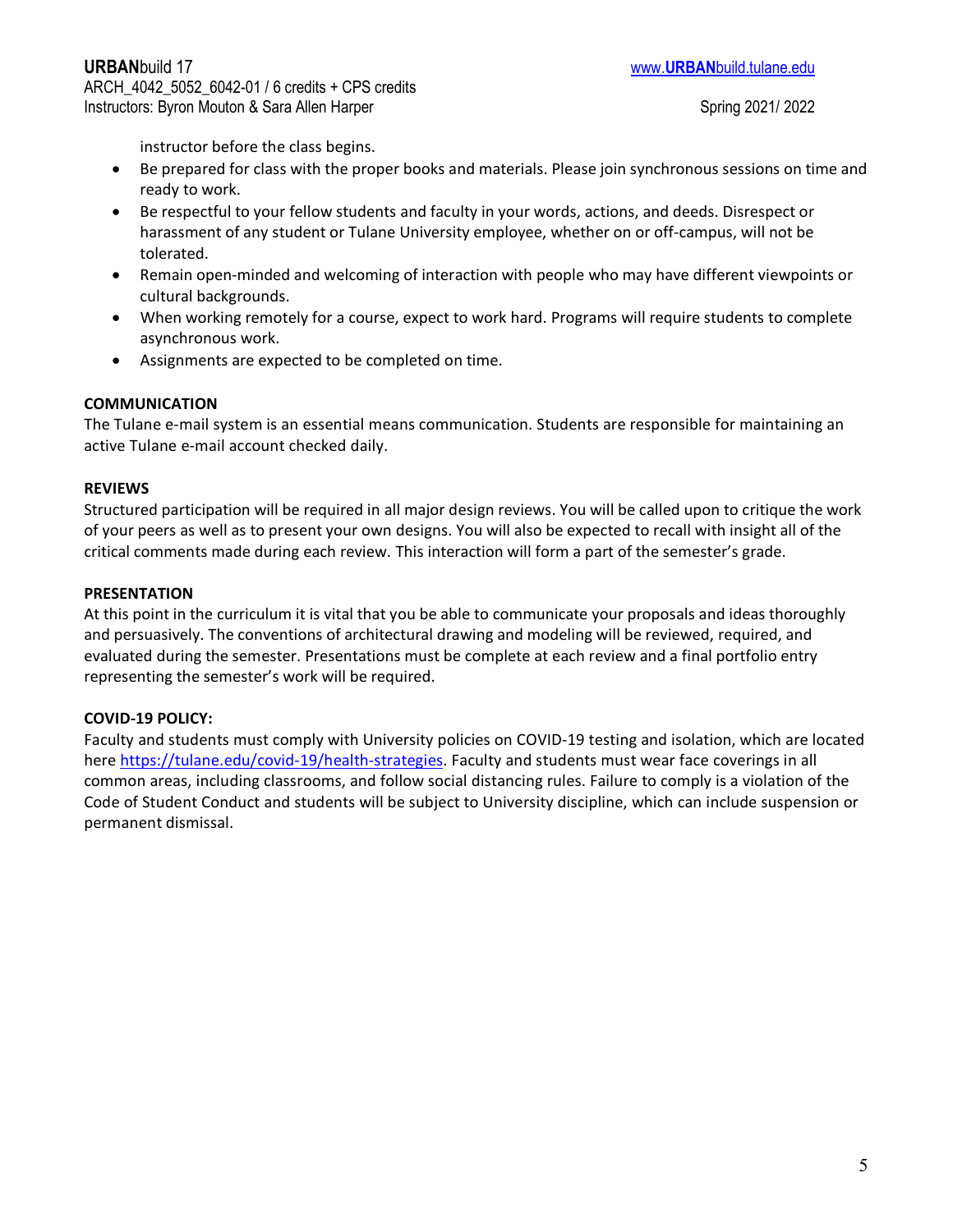## **GRADING**

Evaluation of student performance is based upon daily studio process as well as the product. Improvement and growth are the keys. The instructor will conduct his/her expert assessment on student performance following each major stage of the semester based on the following general criteria will be considered: (1) strength of idea; (2) articulation and development; (3) technical competency, clarity, and craft; (4) concise verbal/written presentation; (5) passion, commitment, dedication and work ethic.

**A (excellent)** exceptional performance; exceeding the requirements of the course, showing strong academic initiative and independent resourcefulness.

**B (good)** performance above the norm; accurate and complete; beyond the minimum requirements of the course; work demonstrates marked progress and initiative.

**C (average)** satisfactory work that adequately meets minimum requirements and demonstrates satisfactory comprehension, communication skills, and effort; demonstrates little initiative to investigate the problem without substantial prodding of the instructor and/or work shows little improvement.

**D (inferior)** unsatisfactorily meets minimum requirements; demonstrates minimum comprehension, communication skills, and effort at an inferior level; initiative lacking and/or improvement not noticeable. **F (failing)** does not meet minimum requirements; fails to adequately demonstrate comprehension, communication skills, and effort

## **INCOMPLETE AND LATE WORK**

Work that is not adequately represented or fails to meet the minimum standards for completion will not be discussed in reviews. Additionally, unexcused absence from a review will result in a failure for that portion of the semester. Late work will only be accepted with the permission of the instructor. Work submitted after the final day of classes is not acceptable without written permission from the Dean. Any late work accepted will be penalized 10% for the first day of lateness, and 5% per day thereafter. (The first day of lateness begins immediately after the deadline and include weekends). Extensions for medical or family emergencies must be requested immediately after the event and in advance of the deadline and must be supported by adequate documentation.

# **DOCUMENTATION AND SUBMISSION OF WORK**

Students are required to maintain **a meticulous record** of the design process in digital format. Digital files of the process materials (scanned sketches, photos of iterative sketch models etc.) and the final products (presentation drawings, physical and digital models) must be submitted according to specified formats at designated times throughout the semester. Files must be uploaded to the designated course folder (on the TuSA public server; [ftp.arch.tulane.edu](ftp://ftp.arch.tulane.edu/) or as per instructor's discretion).

# **CODE OF ACADEMIC AND STUDENT CONDUCT**

The Code of Academic Conduct applies to all undergraduate students, full-time and part-time, in Tulane University. Tulane University expects and requires behavior compatible with its high standards of scholarship. By accepting admission to the university, a student accepts its regulations (i.e., [Code of Academic Conduct](https://college.tulane.edu/code-of-academic-conduct) and [Code of Student Conduct\)](https://conduct.tulane.edu/resources/code-student-conduct) and acknowledges the right of the university to take disciplinary action, including suspension or expulsion, for conduct judged unsatisfactory or disruptive.

# **CIVILITY IN THE CLASSROOM**

All individuals and/or groups of the Tulane University community are expected to speak and act with scrupulous respect for the human dignity of others, both within the classroom and outside it, in social and recreational as well as academic activities. By accepting admission to Tulane University, a student accepts its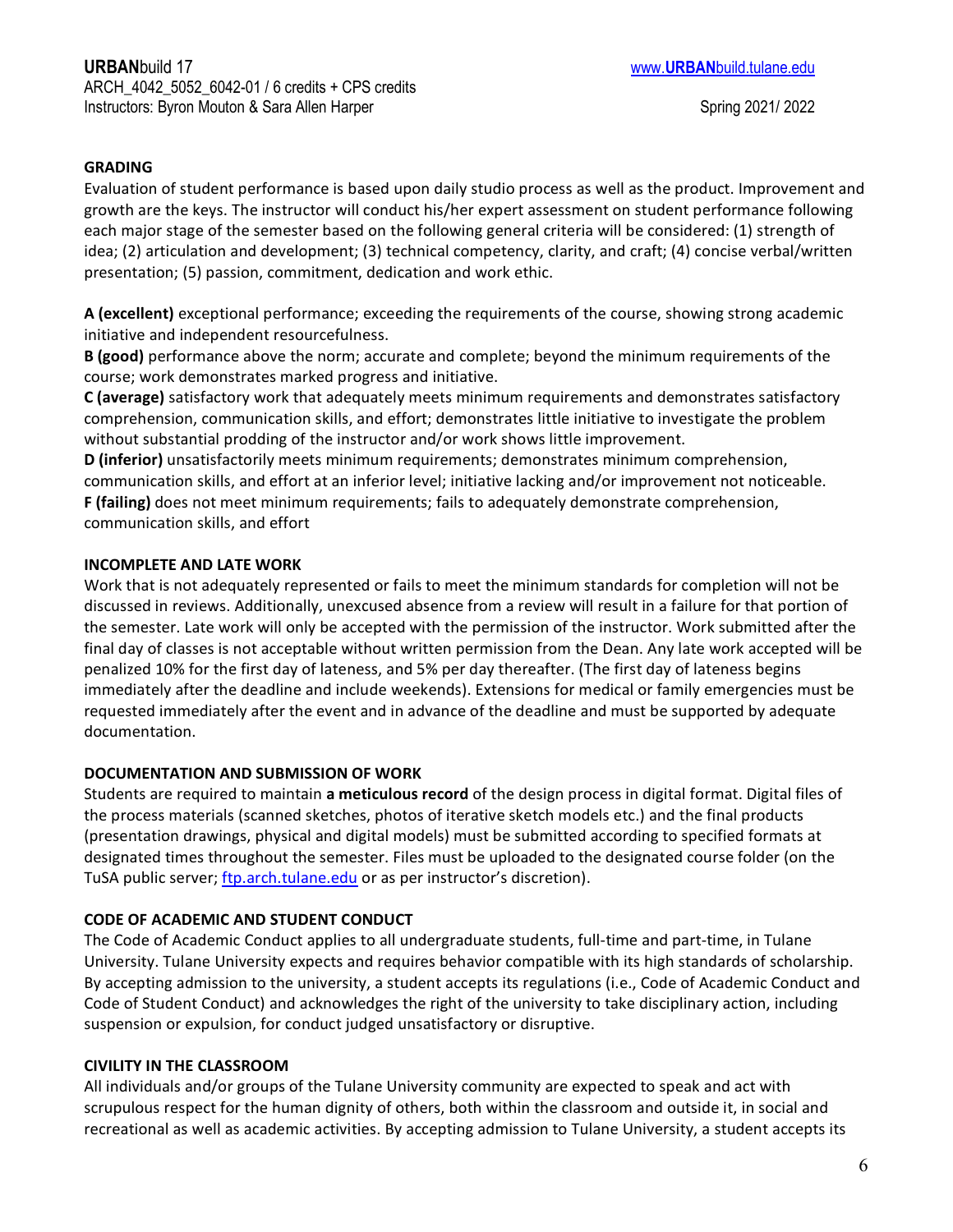regulations and acknowledges the right of the University to take disciplinary action, including suspension or expulsion, for conduct judged unsatisfactory or disruptive. Any conduct of enrolled students that threatens the security of the University community, the rights of its individual members, or its basic norms of academic integrity will be subject to disciplinary action and possible dismissal from the program.

The University community extends to the remote teaching and learning space, and to official and unofficial engagement between students and staff related to the class in which they are enrolled. The same principles that apply to our academic and residential community standards carry over into the online environment. Behavior directed to a particular individual that compromises that individual's safety or ability to function with the University setting is prohibited and will be investigated by University officials. Students who violate community standards are subject to dismissal or expulsion. For further information, refer to the code of student conduct on Tulane University website at: https://conduct.tulane.edu/resources/code-student-conduct

## **PLAGIARISM**

### As defined by the NTC Code of Academic Conduct:

"[U]nacknowledged or falsely acknowledged presentation of another person's ideas, expressions, or original research as one's own work. Such use is defined as plagiarism regardless of the intent of the student. Students may, at times, be unsure of exactly what constitutes appropriate acknowledgement, particularly during their first years at the University, or when taking courses in disciplines outside of their major area of study." [\(http://www2.tulane.edu/college/code.cfm\)](http://www2.tulane.edu/college/code.cfm)

### **RELIGIOUS ACCOMODATION POLICY**

Per Tulane's religious accommodation policy, I will make every reasonable effort to ensure that students are able to observe religious holidays without jeopardizing their ability to fulfill their academic obligations. Excused absences do not relieve the student from the responsibility for any course work required during the period of absence. Students should notify me within the first two weeks of the semester about their intent to observe any holidays that fall on a class day or on the day of the final exam.

## **ADA/ACCESSIBILTY STATEMENT**

Tulane University strives to make all learning experiences as accessible as possible. If you anticipate or experience academic barriers based on your disability, please let the instructor know immediately to discuss options privately. Instructor will never ask for medical documentation from you to support potential accommodation needs. Instead, to establish reasonable accommodations, instructor may request that you register with the Goldman Center for Student Accessibility. After registration, make arrangements with the instructor as soon as possible to discuss your accommodations so that they may be implemented in a timely fashion. **Goldman Center contact information:** [goldman@tulane.edu;](mailto:goldman@tulane.edu) (504) 862-8433; accessibility.tulane.edu

### **TITLE IX**

Tulane University recognizes the inherent dignity of all individuals and promotes respect for all people. As such, Tulane is committed to providing an environment free of all forms of discrimination including sexual and genderbased discrimination, harassment, and violence like sexual assault, intimate partner violence, and stalking. If you (or someone you know) has experienced or is experiencing these types of behaviors, know that you are not alone. Resources and support are available: you can learn more at allin.tulane.edu. Any and all of your communications on these matters will be treated as either "Confidential" or "Private" as explained in the chart below. Please know that if you choose to confide in me I am mandated by the university to report to the Title IX Coordinator, as Tulane and I want to be sure you are connected with all the support the university can offer. You do not need to respond to outreach from the university if you do not want. You can also make a report yourself, including an anonymous report, through the form at tulane.edu/concerns.